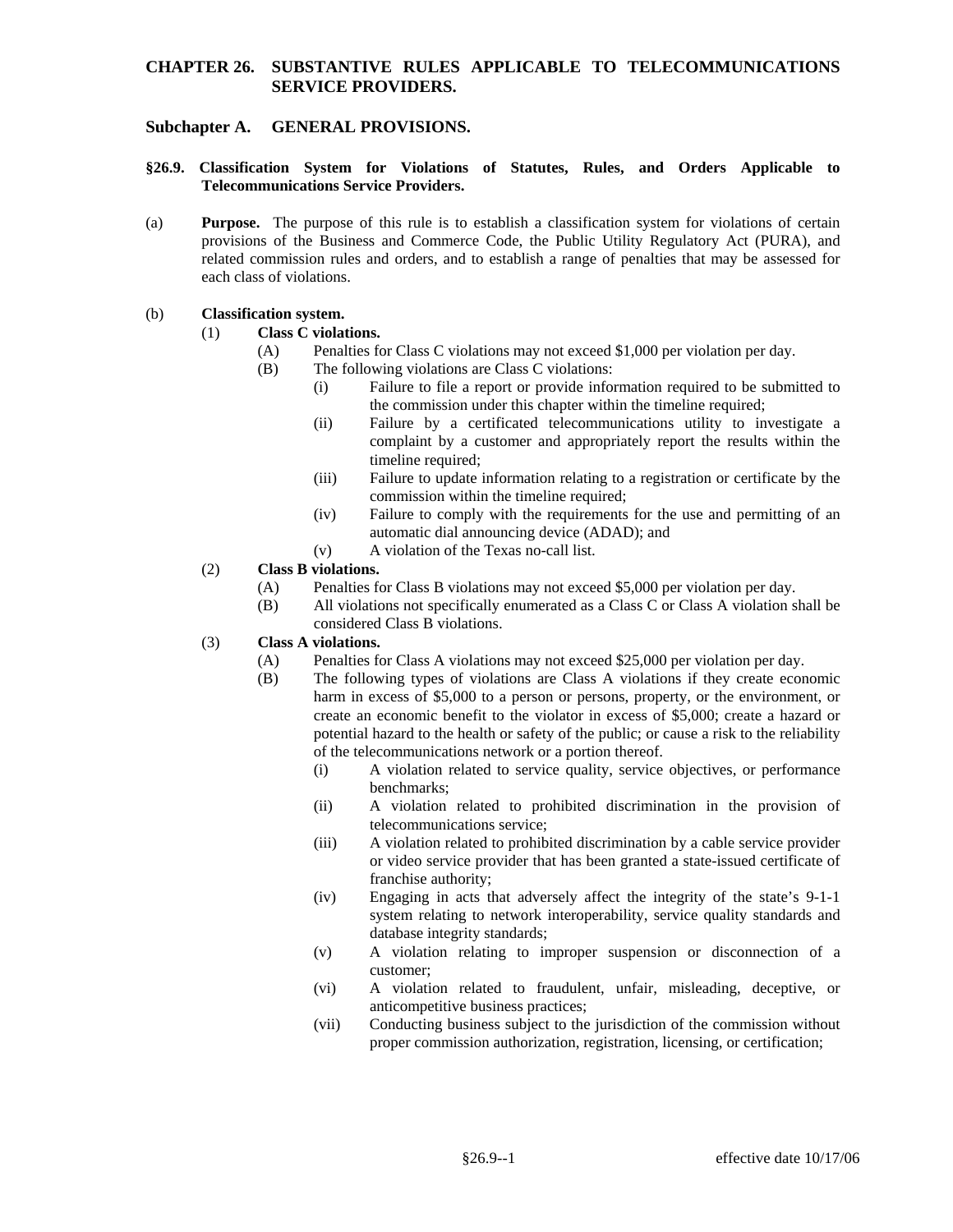## **CHAPTER 26. SUBSTANTIVE RULES APPLICABLE TO TELECOMMUNICATIONS SERVICE PROVIDERS.**

# **Subchapter A. GENERAL PROVISIONS.**

(viii) A violation not otherwise enumerated in this paragraph (3)(B) of this subsection that creates a hazard or potential hazard to the health or safety of the public;